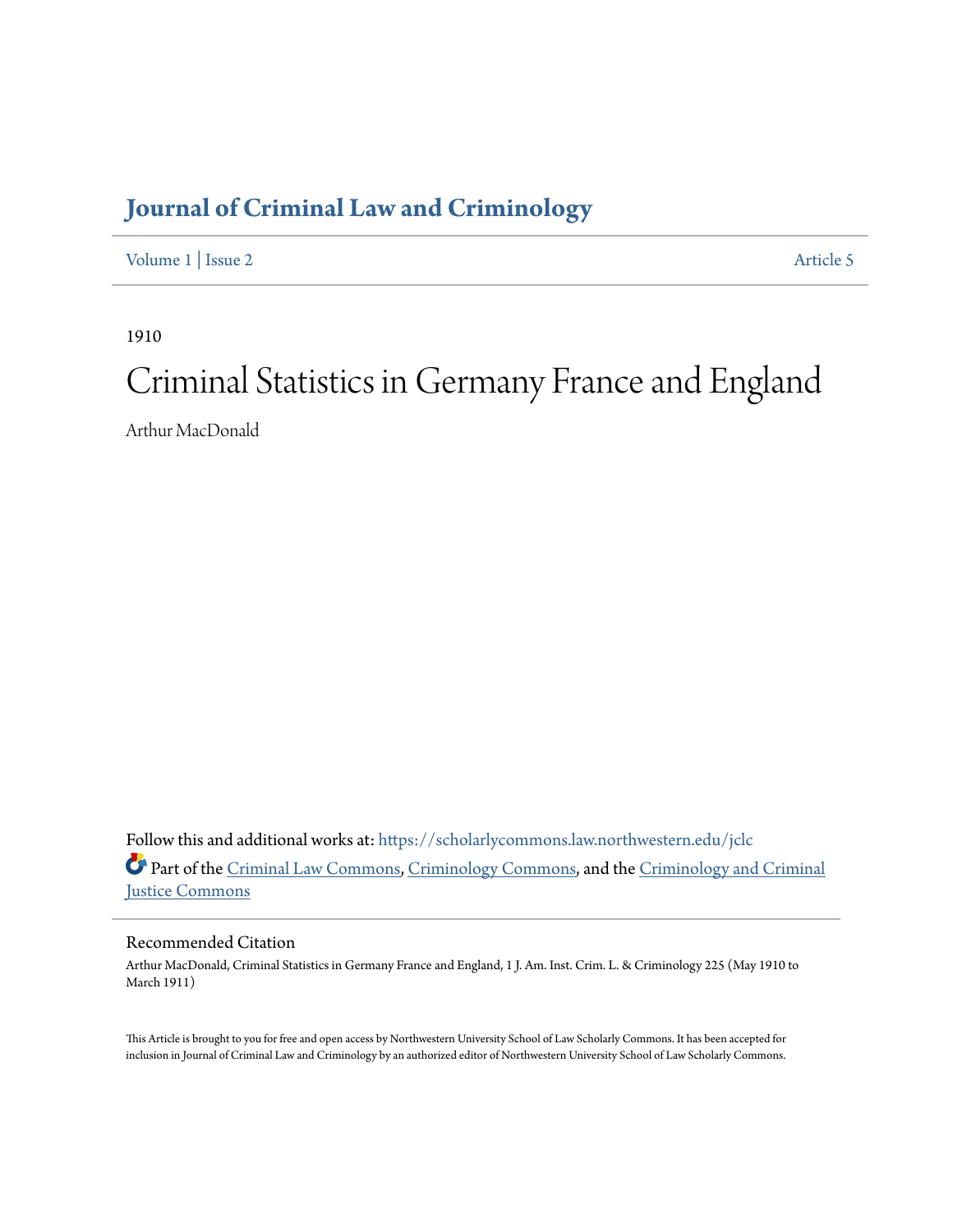## CRIMINAL STATISTICS IN GERMANY, FRANCE AND ENGLAND.

## ARTHUR MACDONALD.<sup>1</sup>

The purpose of this article is to give the official statistics on the general condition of crime for long periods in three leading countries of Europe: Germany, where there has been an increase in crime; France, where it is stationary; and England, where there has been a decrease.

However significant variations in crime may be, the most important question is, why should there be so much crime as there is? This constancy and persistency of a large amount of criminality will be seen from the statistics to be given below. There is no doubt that eventually crime can be lessened by a scientific study of causes, as has been done in physical diseases. But the discussion of such a question would lead too far beyond the limits of this article.

Criminal statistics should furnish to a government the most solid basis for overseeing the execution of the law and following the course of justice in its smallest details. In this respect the great desideratum should be to hasten criminal prosecutions, correct abuses, and point out errors committed in the application of the rules of procedure.<sup>2</sup> Statistics, to be of much value, must consist of large numbers, extending over a long period of time.

## **GENERAL THEORIES.**

There are certain general theories of criminal statistics which, though imperfect, have some value. Thus it appears to be a general law in all countries that there is an alternation in crimes against property and crimes against the person, so that in a year when one increases the other decreases and vice versa.<sup>3</sup> Thus, when there, are large crops and a mild temperature, crimes against property tend to decrease, while crimes against the person increase. As crimes

<sup>&#</sup>x27;Anthropologist and Criminologist, Washington, D. C.<br>'See Juvenile Crime and Reformation, including stigmata of degeneration, by the author, being hearings on bills to establish a laboratory, etc., before the Senate Committee on Education and Labor and the House Committee on the Judiciary. Senate Document No. 532, 6oth Congress, 1st Session, 339 pages, 8°. 1908. This document may be obtained gratis through any U. S. Senator or or Representative.<br>"Ferri, Sociologie Criminelle.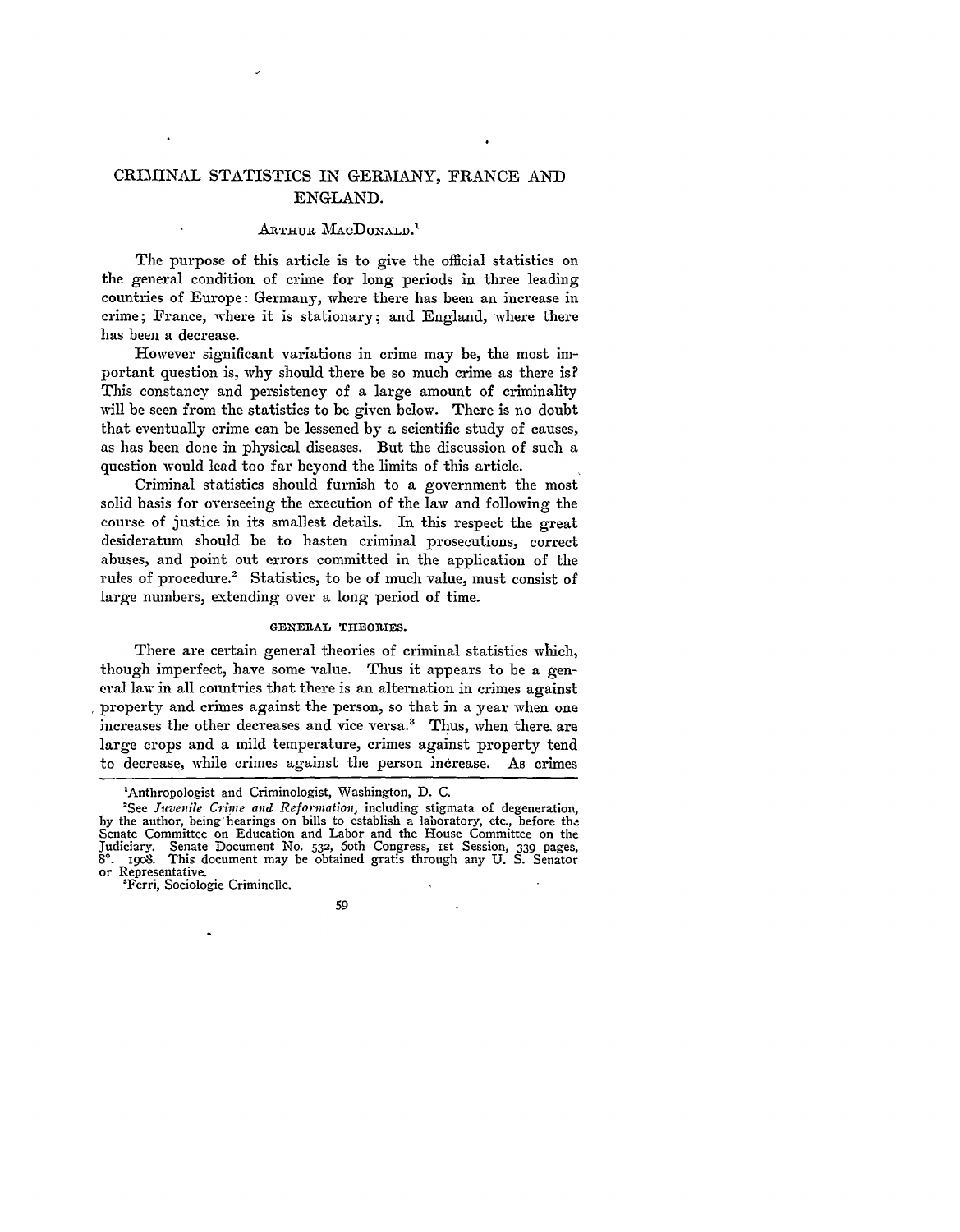against property are much more numerous proportionally, they have more influence on the annual totality of crime.

The crime level for each year depends upon the physical and social environment, combined with the hereditary tendencies and occasional impulses of individuals. Thus, in France, the greatest variations of crime against the person occur in epochs of political revolution, or in years when the summers are warmer, or when there is an extraordinary consumption of meat, cereals and wine. For less serious crimes, of an occasional "character, as assaults and wounds, the increase may vary according to the abundance of the production of wine. This particular kind of crime against the persou is most frequent in the months near vintage time, though there may be a constant decrease in other crimes against the person.

On the other hand, crimes against property vary widely with their special environment, such as the economic situation, which is generally in a state of unstable equilibrium, as in years of dearth, bad crops, commercial, financial, and industrial crises, etc.

It has been contended' that crimes against the person increase directly with increase of temperature and length of day, while crimes against property increase with length of nights and lowering of temperature. This gives a reason why crimes against the person reach a maximum in summer and crimes against property a maximum in winter. A parallel has also been indicated between vegetation and criminality. Thus, violations of adults or children follow, by their maxima or minima, the laws of rut in animals and fecundation in vegetables. The maxima occur in May, June, July, and August.

It is said that for every one hundred crimes against the person, 86 are committed by men and 14 by women; for crimes against property, 79 by men and 21 by women. Different reasons are given. Some say that woman is more easily influenced by the feeling of pride and shame; also that she is more retired by habit and weaker physically. Others assert that less criminality among women is only apparent, for, though prostitution is not included in the statistics of crime, it is a true form of feminine criminality.

#### CRIME IN GERMANY.

In 1882, 329,968 persons were convicted of crime, making 1,040 (see table A) for every 100,000 of the population of punishable age. In 19Q1, 497,310 persons were convicted, making 1,256 for every 100,000 of population. Relative to the population, the

'Lacassagne.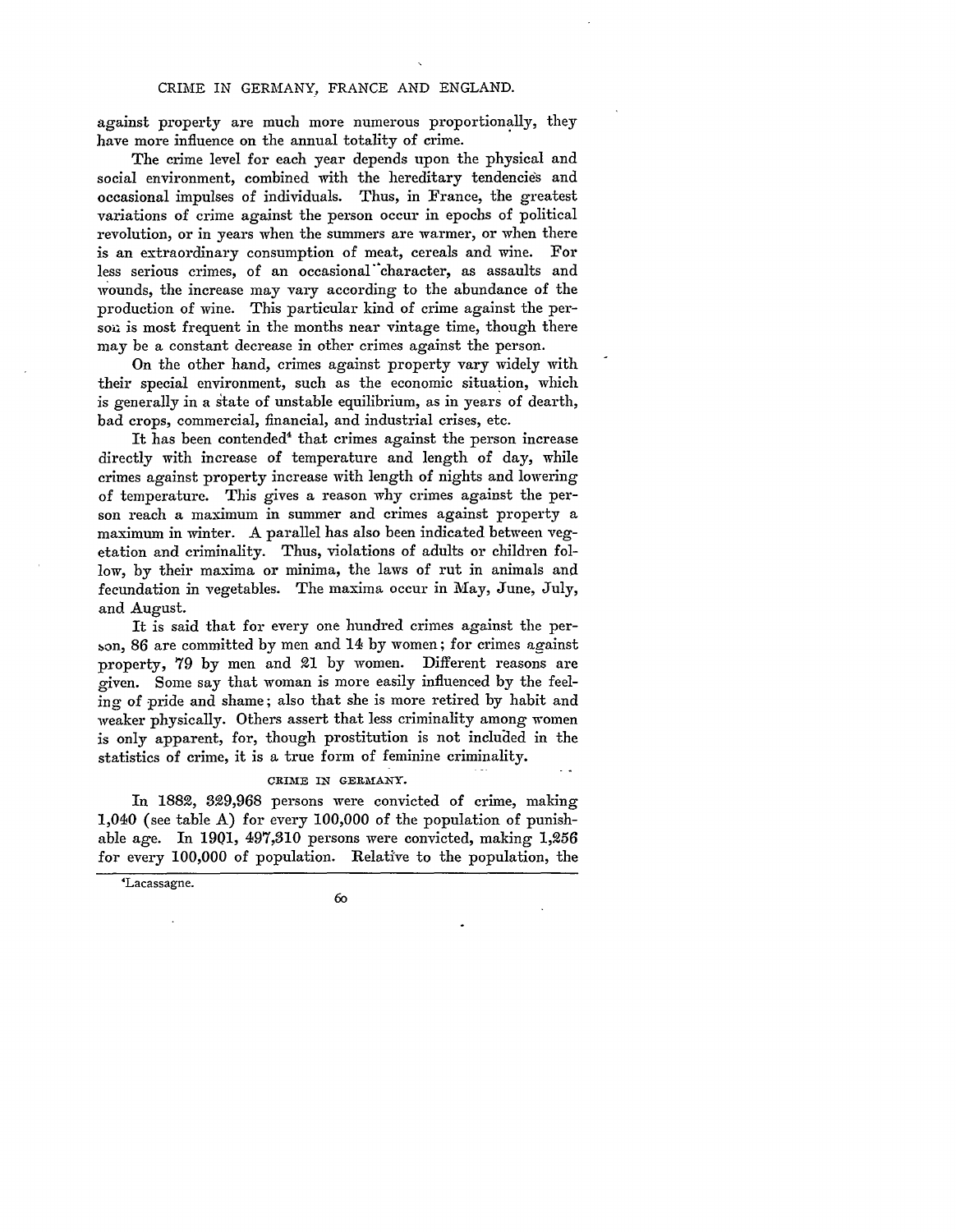## ARTHUR MACDONALD.

number of convictions from 1882 to 1901 increased 20.8 per cent; that is, about one-fifth. It is especially during the years 1889 to 1894 that this increase took place.

## Table A.

## GERMANY.

## NUMBER OF PERSONS CONVICTED FOR EVERY 100,000 OF PUNISHABLE AGE IN THE POPULATION.

| Year.                                                                                                                                                                                                 | All Crimes and Offenses.                                                                                                                                                                                                              | Crimes Against Property.                                                                                                                                      | Crimes Against Person.                                                                                                                                        | Crimes Against Morality.                                                                  | Petit Larceny.                                                                                                                                         | es Against Emperor<br>Other Nobility,<br>Offenses<br>and Otl                              | esistance Against State<br>Power: Forceand Threats<br>Against State Officers.<br>Resistance | Dangerous<br>Bodlly Injury of<br>Nature,                                                                                                                             |
|-------------------------------------------------------------------------------------------------------------------------------------------------------------------------------------------------------|---------------------------------------------------------------------------------------------------------------------------------------------------------------------------------------------------------------------------------------|---------------------------------------------------------------------------------------------------------------------------------------------------------------|---------------------------------------------------------------------------------------------------------------------------------------------------------------|-------------------------------------------------------------------------------------------|--------------------------------------------------------------------------------------------------------------------------------------------------------|-------------------------------------------------------------------------------------------|---------------------------------------------------------------------------------------------|----------------------------------------------------------------------------------------------------------------------------------------------------------------------|
| 1                                                                                                                                                                                                     | $\overline{2}$                                                                                                                                                                                                                        | 3                                                                                                                                                             | $\overline{4}$                                                                                                                                                | 5                                                                                         | 6                                                                                                                                                      | $\overline{7}$                                                                            | 8                                                                                           | $\boldsymbol{9}$                                                                                                                                                     |
| 1882<br>1883<br>1884<br>1885<br>1886<br>1887<br>1888<br>1889<br>1890<br>1891<br>1882-91<br>1892<br>1893<br>1894<br>1895<br>1896<br>1897<br>1898<br>1899<br><br>1900<br>1901<br>1892-1901<br>1882-1901 | 1,040<br>1,034<br>1,080<br>1,062<br>1,080<br>1,081<br>1.048<br>1,087<br>1,105<br>1.224<br>1,087<br>1,202<br>1.212<br>1,244<br>1,249<br>1.244<br>1.246<br>$\overline{1,262}$<br>$\overline{1,240}$<br>1,198<br>1.256<br>1.251<br>1.171 | 534<br>515<br>509<br>487<br>480<br>469<br>456<br>487<br>487<br>511<br>499<br>559<br>517<br>519<br>509<br>487<br>494<br>504<br>488<br>480<br>504<br>512<br>505 | 338<br>352<br>391<br>396<br>410<br>418<br>403<br>410<br>429<br>431<br>403<br>450<br>485<br>508<br>517<br>530<br>526<br>537<br>538<br>518<br>539<br>522<br>465 | 20<br>20<br>20<br>21<br>23<br>23<br>22 21 22 23 22 25 26 28 29 29 27 29 28 29 29 20 20 20 | 250<br>241<br>231<br>214<br>210<br>198<br>194<br>211<br>206<br>216<br>219<br>236<br>202<br>198<br>192<br>184<br>189<br>191<br>179<br>181<br>190<br>196 | 1.4<br>1.5<br>1.7<br>1.7<br>1.6<br>$\frac{1.5}{1.2}$<br>1.2<br>1.1<br>0.78<br>0.75<br>1.3 | $\frac{39}{40}$<br>42<br>45<br>44<br>45<br>45<br>42<br>$\overline{45}$<br>41<br>43<br>44    | 121<br>128<br>150<br>159<br>165<br>170<br>165<br>168<br>177<br>178<br>160<br>$\frac{187}{205}$<br>216<br>221<br>231<br>233<br>240<br>245<br>245<br>237<br>248<br>230 |
| 1902<br>1903<br>1904<br>.<br>1905. .<br>$\overline{a}$                                                                                                                                                | 1,273<br>1.234<br>$\frac{1}{2}$ , $\frac{242}{230}$                                                                                                                                                                                   |                                                                                                                                                               |                                                                                                                                                               |                                                                                           | 190<br>181<br>175<br>171                                                                                                                               | 0.68<br>0.69<br>0.66<br>0.45                                                              | 42<br>40<br>42<br>$\overline{42}$                                                           | $\frac{242}{235}$<br>$\widetilde{\substack{238 \ 231}}$                                                                                                              |

In considering these statistics it must be remembered that they were gathered not immediately after the crime was committed, but after the conviction. The greatest increase took place in 1892. In the previous year, 1891, not only did grain reach a very high price, but there was an economic depression lasting until 1896, when conditions began to improve. It will be noted that from 1896 to 1900 the number of convictions were 4.4 per cent less. In 1900 there was again an unfavorable turn in economic conditions, and in 1901 and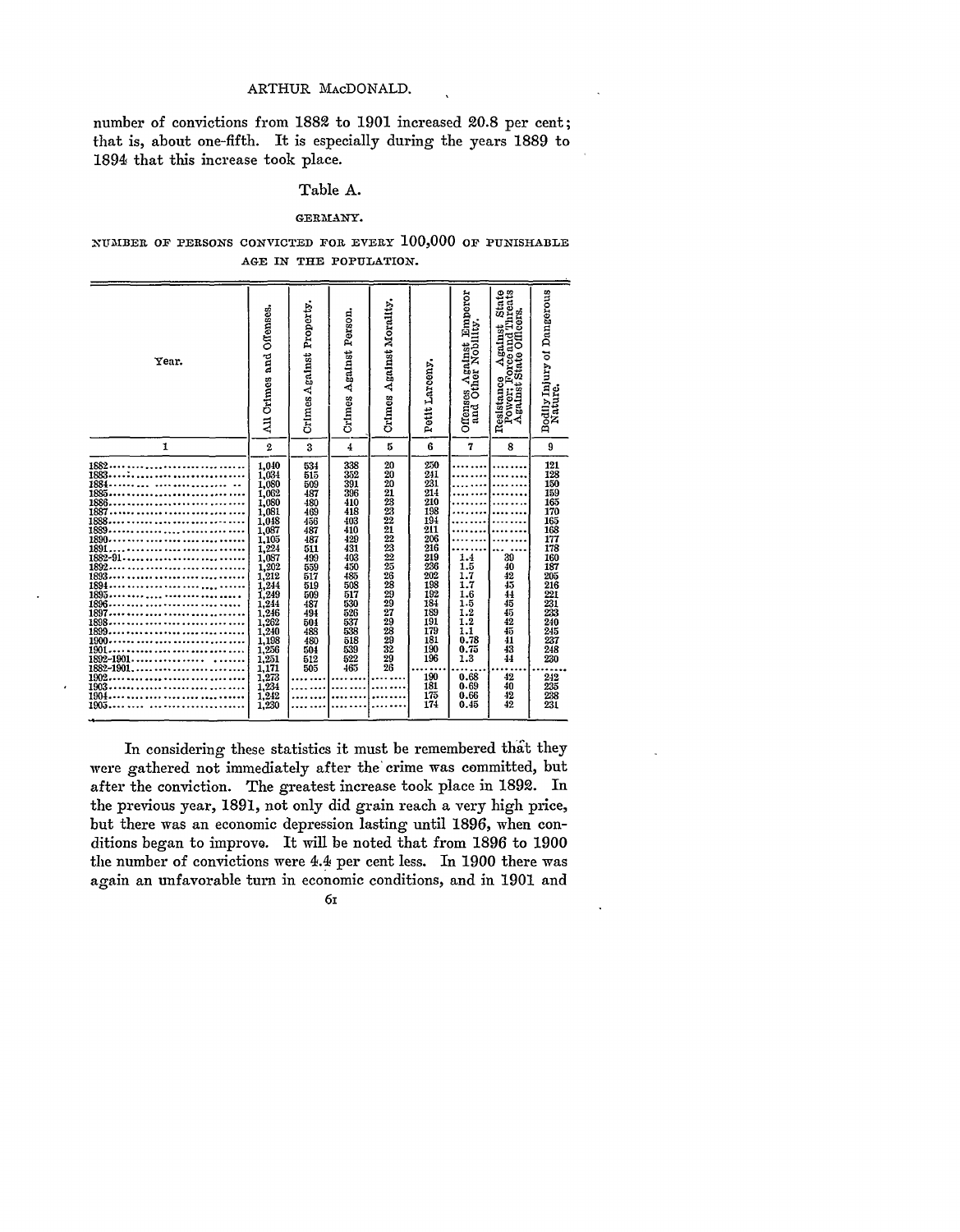## CRIME IN GERMANY, FRANCE AND ENGLAND.

1902 there was an increase of crime. In the following diagram, marked 1, is traced the general course of crime.

## Diagram 1.

## ALL CRIMES.

Scale-No. convicted for every 100,000 in population of punishable age.



 $\lambda$ 

#### CLASSES OF CRIMES.

In table A is given also the results for certain kinds of crime for every 100,000 of the population of punishable age from 1882 to 1901, and in some instances to 1905. By an examination of the following diagrams some of the results of table A will be more clearly indicated.

In diagram 2, based upon column 3 of table A, are given the variations of crime against property, which, on the whole, shows a decrease from 1882 to 1901. But from 1882 to 1888 there is a large decrease, and then a greater increase to 1892, and again a decrease with more variations.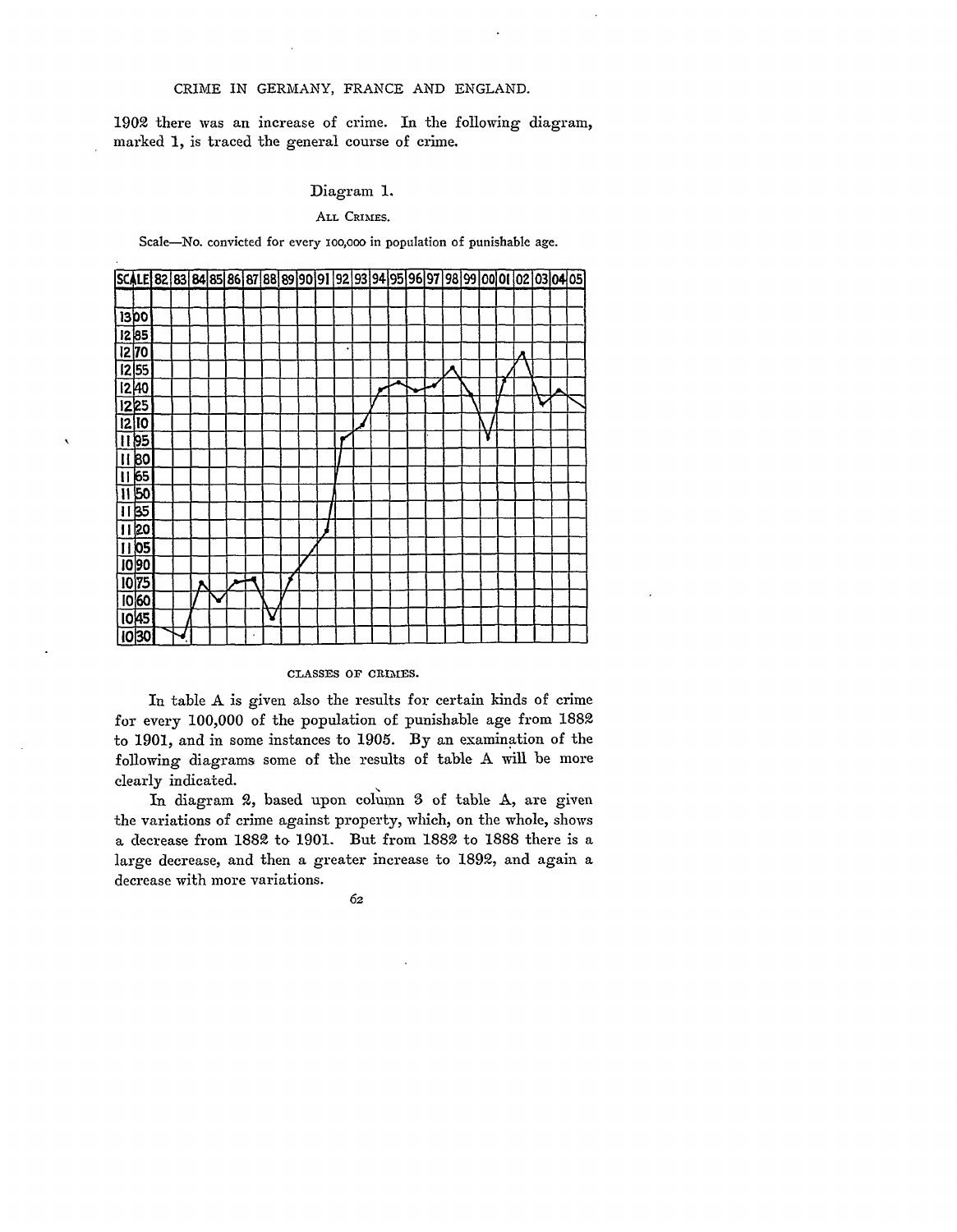l,

 $\frac{1}{2}$ 

## Diagram 2.

## CRIMES *AGAINST* PROPERTY.

Scale-No. convicted for every ico,oco in population of punishable age.

| SCALE 82 83 84 85 86 87 88 89 90 91 92 93 94 95 96 97 98 99 00 01 02 03 04 05 |     |  |   |   |   |  |  |  |   |  |  |  |  |  |
|-------------------------------------------------------------------------------|-----|--|---|---|---|--|--|--|---|--|--|--|--|--|
| 570                                                                           |     |  |   |   |   |  |  |  |   |  |  |  |  |  |
| 564                                                                           |     |  |   |   |   |  |  |  |   |  |  |  |  |  |
| 558                                                                           |     |  | ٠ |   |   |  |  |  |   |  |  |  |  |  |
| 5\$2                                                                          |     |  |   |   |   |  |  |  |   |  |  |  |  |  |
| 546                                                                           |     |  |   |   |   |  |  |  |   |  |  |  |  |  |
| 540                                                                           |     |  |   |   |   |  |  |  |   |  |  |  |  |  |
| 534                                                                           |     |  |   |   |   |  |  |  |   |  |  |  |  |  |
| 528                                                                           |     |  |   |   |   |  |  |  |   |  |  |  |  |  |
| 522                                                                           |     |  |   |   |   |  |  |  |   |  |  |  |  |  |
| 51                                                                            | 6   |  |   |   |   |  |  |  |   |  |  |  |  |  |
| 51                                                                            | 0   |  |   |   |   |  |  |  |   |  |  |  |  |  |
| 504                                                                           |     |  |   |   |   |  |  |  |   |  |  |  |  |  |
| 498                                                                           |     |  |   | ٠ |   |  |  |  |   |  |  |  |  |  |
| 492                                                                           |     |  |   |   |   |  |  |  | п |  |  |  |  |  |
| 486                                                                           |     |  |   |   |   |  |  |  |   |  |  |  |  |  |
| 480                                                                           |     |  |   |   |   |  |  |  |   |  |  |  |  |  |
|                                                                               | 474 |  |   |   |   |  |  |  |   |  |  |  |  |  |
| 468                                                                           |     |  |   |   |   |  |  |  |   |  |  |  |  |  |
| 462                                                                           |     |  |   |   |   |  |  |  |   |  |  |  |  |  |
| 456                                                                           |     |  |   |   | У |  |  |  |   |  |  |  |  |  |

In diagram **3,** based upon column **I** of table A, will be found the course of crime against the person, which, contrary to crime *against* property, shows a large increase, following in lines somewhat similar to those in diagram **1,** for all crimes.  $\mathbb{L}$ 

 $\tilde{\mathcal{L}}$  .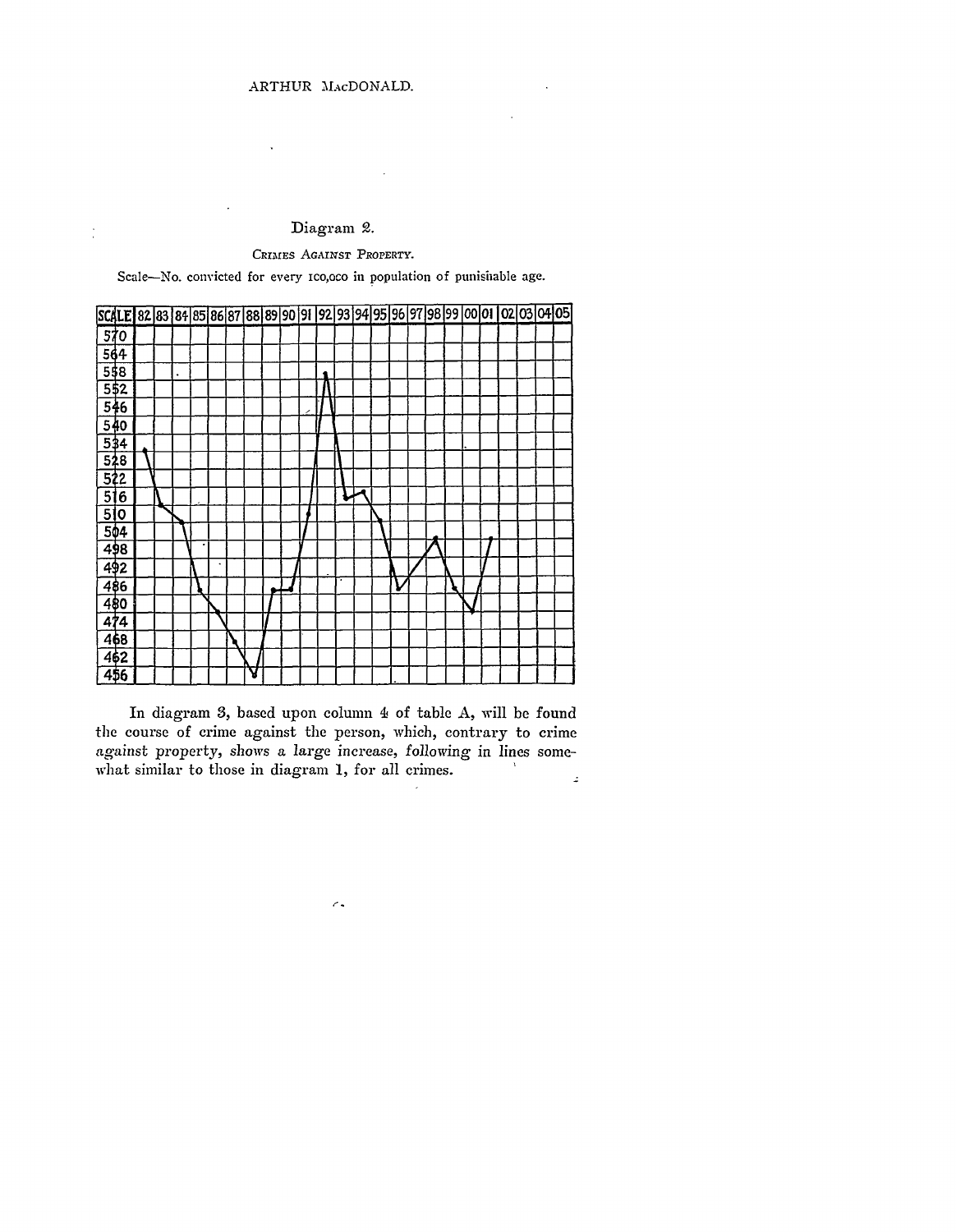#### Diagram **3.**  $\bar{\omega}$

 $\epsilon$ 

l.

**CRIME** AGAINST THE PERSON.

Scale-No. convicted for every ico,ooo in population of punishable age.



A most striking decrease is shown in diagram **I** (based on column 6 of table A), for petit larceny.

 $\bar{\alpha}$ 

 $6<sub>4</sub>$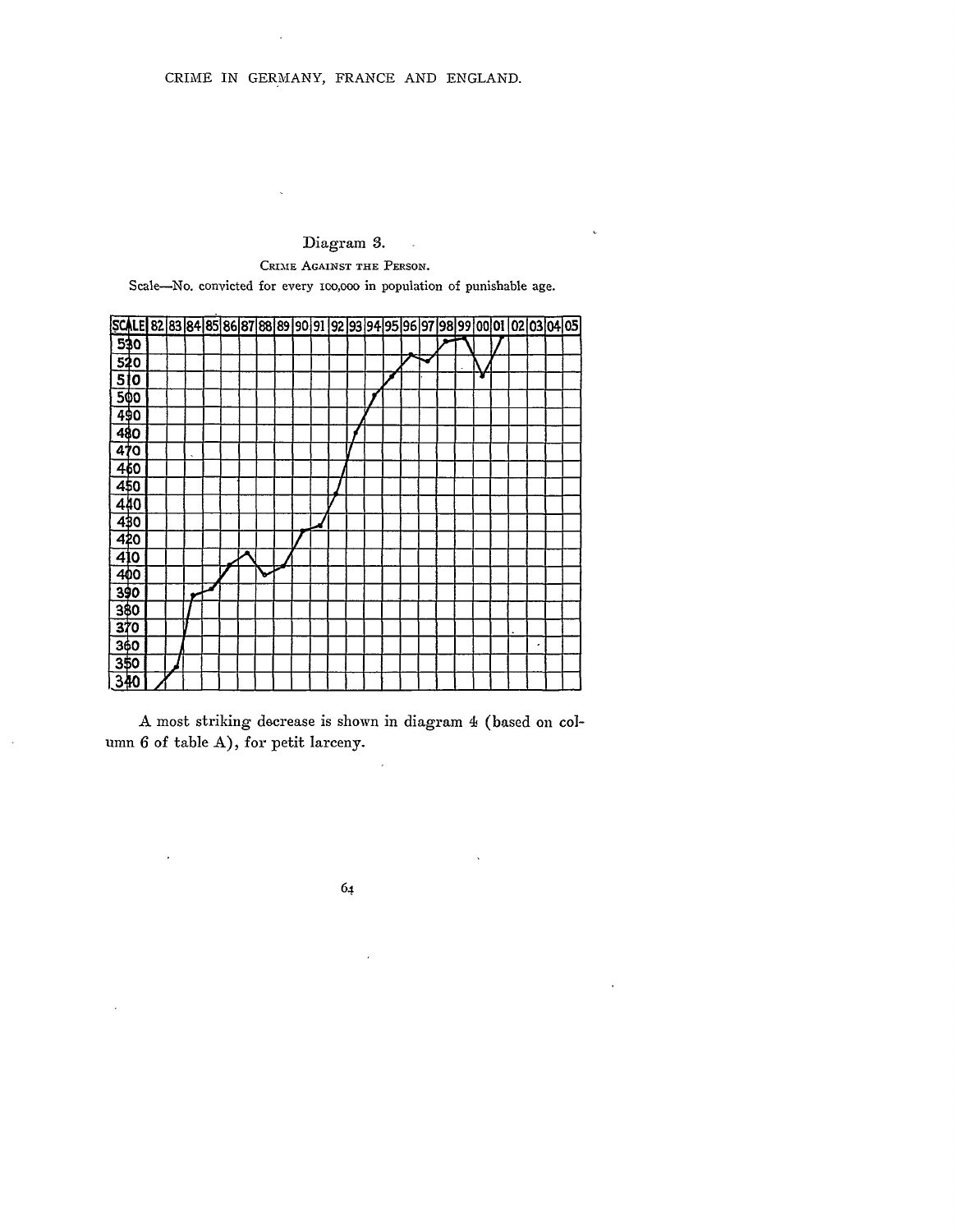### ARTHUR MAcDONALD.

#### Diagram **4.**

PETIT LARCENY.

Scale-No. convicted for every 100,000 in population of punishable age.



It will be noted that in all of the diagrams, especially in diagram 2, for crimes against property, the lines rise for 1892, which may be considered the most criminal of all years for Germany.

In column 7, of table A, are given the relative number of offenses against the Emperor and other nobility. Much has been said about these insults and affronts, but it will be seen that they have been decreasing, being 1.5 in 1892 and 0.45 in 1905. But, on the other hand, there has been an increase of resistance against the authority of the state in the form of force and threats against state officers (column 8, table  $A$ ). A striking feature is the great increase of crimes involving dangerous physical injury (column 9), as shown by the number of fights and brawls. It is a general belief that the quantity of crime in any country does not vary very much except in form. The above results illustrate this to a certain extent.

## CRIME IN FRANCE.

In table B are given the quinquennial averages of convicted persons for every **1,000** inhabitants from 1873 to **1902.** Under the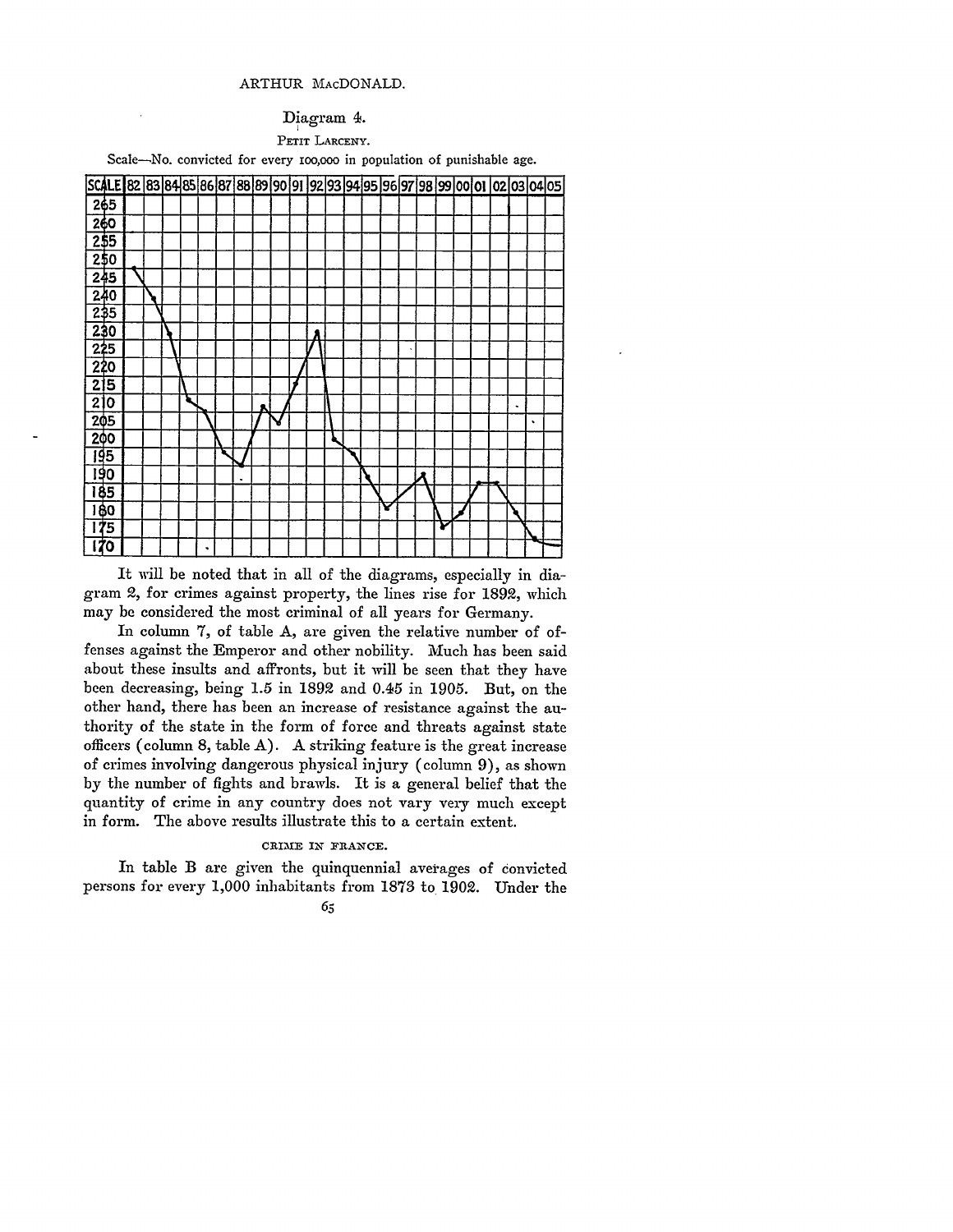head of correctional tribunals, which have to do with the less serious crimes, there is indicated an increase. Under the Court of Assizes, which deals with the gravest crimes, there is a gradual decrease.

## Table B.'

FRANCE.

Quinquennial Averages of Convicted Criminals for Every **1,000** Inhabitants.

|               | Years.                                                                                     | Correctional Tribunals. Court of Assizes.    |                                              |
|---------------|--------------------------------------------------------------------------------------------|----------------------------------------------|----------------------------------------------|
| 1873<br>1888- | $1893 - 97 \dots  \dots \dots \dots \dots \dots \dots \dots \dots \dots \dots \dots \dots$ | 5.06<br>5.00<br>5.37<br>5.62<br>5.73<br>4.96 | 0.11<br>0.09<br>0.08<br>0.08<br>0.07<br>0.06 |

As these variations upward or downward are not great, the smaller decrease in the most serious crimes may be regarded as offsetting the larger increase in the less serious crimes, so that **on** the whole the condition of crime in France may be considered as some- 'hat stationary.

## Table **C.**

|                                                                                                                                                                                                                                                             |                                                                                                                                              | Annual Average Num-<br>ber of Cases Tried Be-                                                                                                                                |                                                                                                                                                                               |                                                                                                              |                                                                                                                      |                                                                                          | Annual Average Number of Persons<br>Tried for Crime from 1826 to 1905.                                                                                       |                                                                                                                                                     |                                                                                                                                                             |                                                                                                                                  |                                                                                                                                                                           |
|-------------------------------------------------------------------------------------------------------------------------------------------------------------------------------------------------------------------------------------------------------------|----------------------------------------------------------------------------------------------------------------------------------------------|------------------------------------------------------------------------------------------------------------------------------------------------------------------------------|-------------------------------------------------------------------------------------------------------------------------------------------------------------------------------|--------------------------------------------------------------------------------------------------------------|----------------------------------------------------------------------------------------------------------------------|------------------------------------------------------------------------------------------|--------------------------------------------------------------------------------------------------------------------------------------------------------------|-----------------------------------------------------------------------------------------------------------------------------------------------------|-------------------------------------------------------------------------------------------------------------------------------------------------------------|----------------------------------------------------------------------------------------------------------------------------------|---------------------------------------------------------------------------------------------------------------------------------------------------------------------------|
|                                                                                                                                                                                                                                                             | fore the                                                                                                                                     |                                                                                                                                                                              |                                                                                                                                                                               |                                                                                                              | Court of Assizes.                                                                                                    |                                                                                          |                                                                                                                                                              | Correctional Tribunals.                                                                                                                             |                                                                                                                                                             |                                                                                                                                  |                                                                                                                                                                           |
| Years.                                                                                                                                                                                                                                                      | Assizes.<br>Court of                                                                                                                         | Correctional Tribu-<br>nals.                                                                                                                                                 | Courts.<br>Police                                                                                                                                                             | Murder.                                                                                                      | nd<br>El<br>Assassination<br>Attempt At.                                                                             | <b>Fa</b><br>Grave Assault<br>Wounds.                                                    | Theft.                                                                                                                                                       | ទ់<br>Against<br>Offenses<br>fletals.                                                                                                               | Assault and Wound.                                                                                                                                          | Against<br>Decency.<br>Offenses<br>Public                                                                                        | Swindling.                                                                                                                                                                |
|                                                                                                                                                                                                                                                             | 1                                                                                                                                            | $\boldsymbol{2}$                                                                                                                                                             | $\mathbf{3}$                                                                                                                                                                  | 4                                                                                                            | 5                                                                                                                    | 6                                                                                        | 7                                                                                                                                                            | 8                                                                                                                                                   | 9                                                                                                                                                           | 10                                                                                                                               | 11                                                                                                                                                                        |
| $1826-30 \cdots$<br>1831-35.<br>1836-10<br>$1841 - 45$<br>1846-50.<br>$1851 - 55$<br>$1856 - 60$<br>$1861 - 65$<br>$1866 - 70$<br>$1871 - 75$<br>$1876-80$<br>$1881 - 85$<br>$1886-90$<br>$1891 - 95$<br>$1896 - 1900 \cdots$<br>$1900 - 05, \ldots \cdots$ | 5,376<br>5,244<br>5,728<br>5,292<br>5,159<br>5,278<br>4,155<br>3,658<br>3,435<br>3,853<br>3,446<br>3,342<br>3,095<br>2,860<br>2,448<br>2,098 | 119,446<br>135,738<br>141,940<br>148,922<br>169,026<br>194,836<br>168,111<br>141,685<br>138,649<br>155,545<br>167,229<br>180,806<br>190,308<br>201,338<br>179,869<br>169,693 | 97,568<br>102,757<br>148,255<br>199,878<br>197.343<br>355.725<br>402, 433<br>410,445<br>321,235<br>363,925<br>382,754<br>383,949<br>381,005<br>378,543<br>378.905<br>376, 157 | 279<br>282<br>189<br>196<br>240<br>171<br>119<br>121<br>136<br>190<br>160<br>225<br>202<br>221<br>223<br>215 | 258<br>289<br>297<br>289<br>324<br>301<br>234<br>212<br>238<br>252<br>239<br>$\frac{265}{277}$<br>266<br>217<br>159a | 352<br>340<br>298<br>259<br>205<br>141<br>$\frac{75}{39}$<br>$\frac{20}{22}$<br>30225335 | 12,576<br>15,589<br>22,102<br>21,942<br>31,920<br>42,053<br>40,619<br>37,253<br>38,851<br>41,655<br>41,522<br>44,696<br>47,941<br>49,145<br>43,750<br>31,172 | 3,206<br>4,295<br>4,769<br>5,593<br>8,014<br>9,162<br>7,776<br>7,533<br>7,892<br>13,994<br>13,216<br>13,490<br>13,728<br>15,258<br>13,450<br>11,147 | 13,056<br>14,580<br>15,621<br>16,724<br>18,318<br>16,327<br>17,457<br>11,48<br>22,662<br>21,331<br>24,334<br>27,768<br>28,971<br>33,443<br>36,158<br>24,610 | 411<br>410<br>636<br>894<br>1,097<br>1,870<br>2,722<br>3,287<br>2,707<br>2,931<br>3,235<br>3,038<br>2,990<br>3,290<br>3,084<br>. | 939<br>$\begin{array}{c} 1,025 \\ 1,471 \\ 1,768 \\ 1,880 \\ 2,815 \\ 3,388 \\ 4,041 \\ 2,977 \\ 3,189 \\ 3,526 \\ 4,210 \\ 4,422 \\ 3,898 \\ 3,496 \end{array}$<br>2,530 |

'See *Annuaire Statistique,* Paris, I906.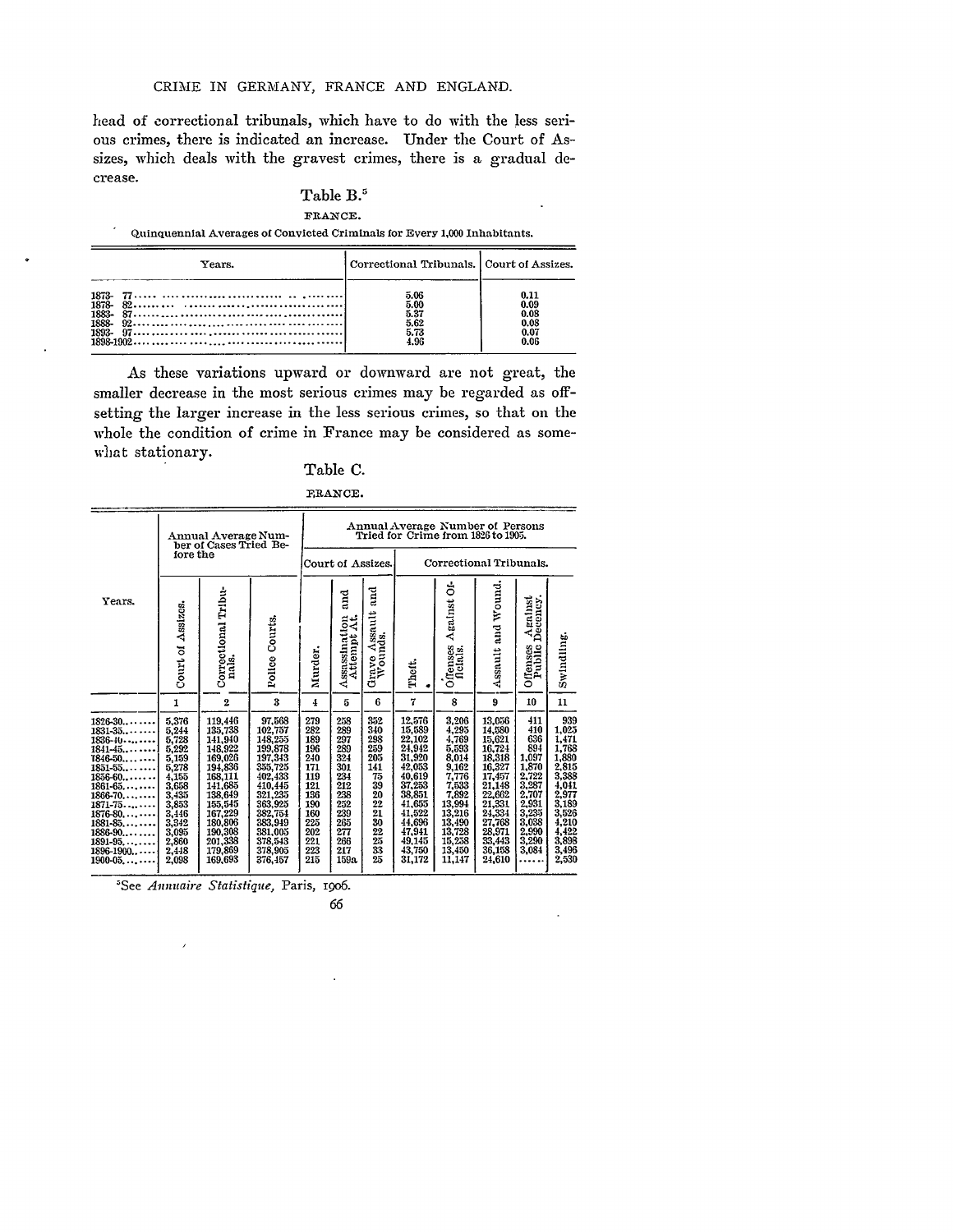#### ARTHUR MACDONALD.

Table **C,'** columns **1,** 2, and **3,** gives the annual average number of cases, for periods of five years, tried before the Court of Assizes, correctional tribunals, and police courts from 1826 to 1905. In columns 4 to 11 the annual average number of persons, etc., is given instead of the number of cases.

It will be seen from column 1 of this table (table C), that the most serious crimes have decreased with some variations in the quinquennial periods. According to the French statisticians, some of the increases may be due to the high price of grain and some of the decreases to political troubles when there is a relaxation in enforcing the law. In the less grave forms of crime, as shown in columns 2 and 3, there has been a general increase. Many of the offenses, however, in the police courts cannot be considered criminal; yet, considering them all as a whole, they might be regarded as indicating incipient criminality, for many a criminal career has its beginning in these small offenses.

In columns 4, 5, and 6 are given the most grave crimes against the person, in which there is a general decrease, but with many variations. The decrease is very marked in grave assaults and wounds (column 6). It will be noted, however, that this same form of crime in column 9, under correctional tribunals, and so less serious, has increased considerably, due in all probability to the increase of alcoholism.<sup>7</sup> The increase of offenses against officials (column 8) is due much to the same cause.

The large increase of offenses against public decency (column 10) is especially noticeable, beginning with the quinquennial period from 1856 to 1860. This form of crime and degeneracy has been increasing in many other countries, and what is still more serious, the closely related patho-sexual crimes, like those of Jack the Ripper of London,<sup>8</sup> Jesse Pomeroy, of Boston, and Durrant of California,<sup>9</sup> are becoming quite frequent, though often disguised and unrecognized in our country.

CRIMINAL STATISTICS FOR ENGLAND AND WALES.

From table **D"0** it will be seen that there has been a large decrease, relative to population, in the number of persons tried for

<sup>&#</sup>x27;Compte general, de la Justice Criminelle, Paris, **19o7.**

<sup>&#</sup>x27;See article (by the writer) entitled "Statistics of Alcoholism and Inebriety ," the Journal of Inebriety, igop, Boston, Mass. "'Le Criminel Type" dans quelques formes graves de la criminalite (by the author), Paris, I895.

the author), Paris, 1895.<br>"See "Juvenile Crime and Reformation," already referred to.

<sup>&</sup>lt;sup>16</sup>Judicial Statistics, England and Wales, London, 1907.

<sup>67</sup>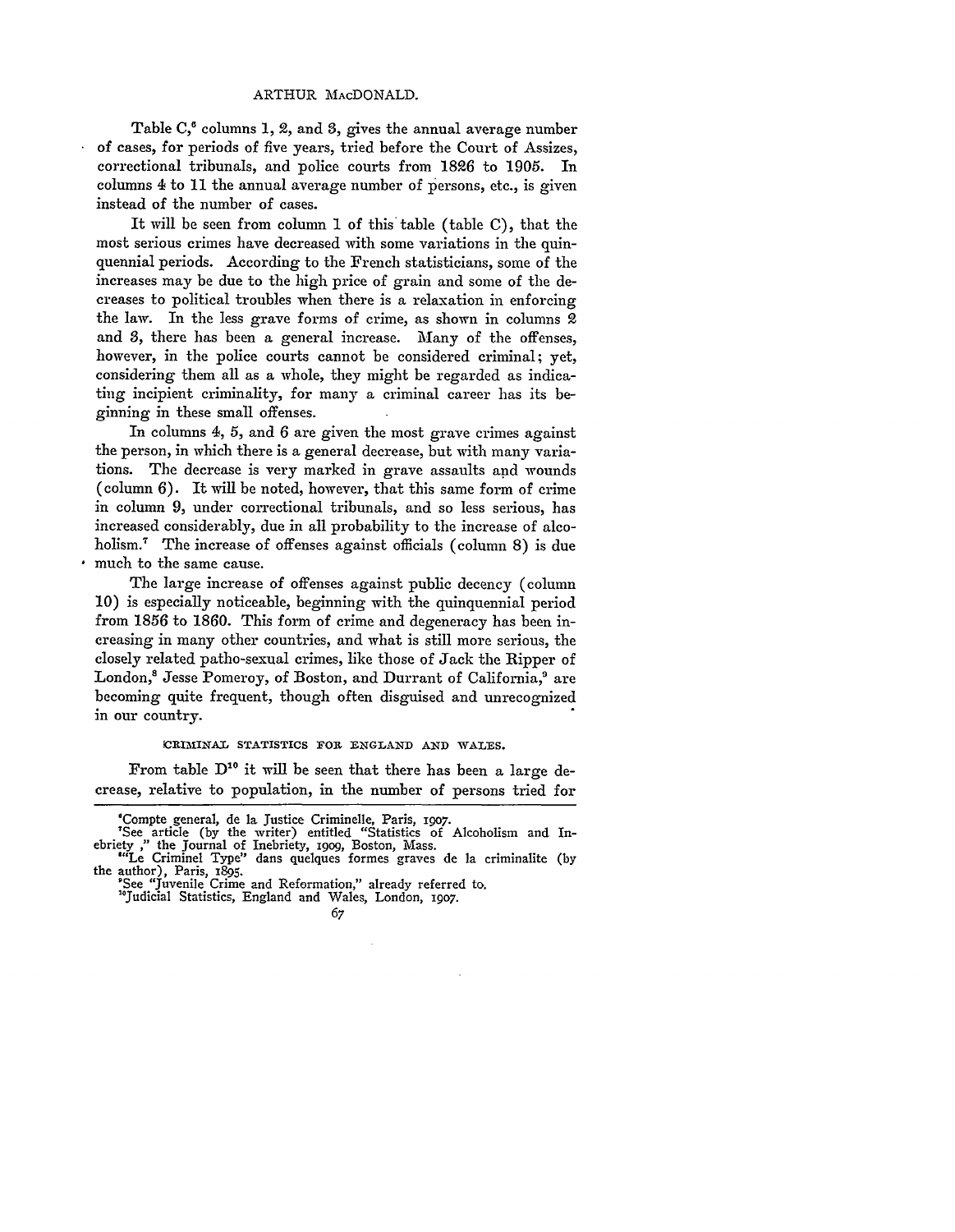## CRIME IN GERMANY, FRANCE AND ENGLAND.

## Table D.

PROPORTION PER  $100,000$  OF THE POPULATION.

| Years.                                                                                                               | No. Tried for In-<br>dictable Of-<br>fenses.                                                               | No.<br>Tried for<br>Criminal Non-<br>indictable Of-<br>fenses.                                             | No. Tried for<br>Non-criminal<br>Non-indicta-<br>ble Offenses.                                                                   | Crimes Known<br>to the Police.                                                                             |
|----------------------------------------------------------------------------------------------------------------------|------------------------------------------------------------------------------------------------------------|------------------------------------------------------------------------------------------------------------|----------------------------------------------------------------------------------------------------------------------------------|------------------------------------------------------------------------------------------------------------|
| 1857-60<br>1861-65<br>1866-70<br>1871-75<br>1876-80<br>1881-85<br>1886-90<br>1891-95<br>1896-1900<br>1901-05<br>1905 | 262.69<br>287.96<br>270.55<br>223.76<br>221.69<br>225.87<br>201.53<br>186.05<br>163.76<br>175.20<br>179.96 | 579-92<br>598.53<br>601.43<br>577.58<br>507.91<br>455.83<br>391.77<br>270.27<br>331.88<br>274.25<br>249.29 | 1.165.64<br>1.195.50<br>1,402.38<br>1,696.41<br>1.856.44<br>1.907.73<br>1,775.79<br>1.760.45<br>1,947.22<br>1,936.61<br>1,887,35 | 450 09<br>444.35<br>435.38<br>354.53<br>365.47<br>354.80<br>305.21<br>281.38<br>249.96<br>262.42<br>277.15 |

indictable offenses, as compared with the returns fifteen or twenty years earlier. While there have been occasional rises followed **by** falls, there has been on the whole a large decrease in crime. There is a rise in column **1** which corresponds closely with the rise in county court plaints and includes many offenses not worse than the nonpayment of debt. As to crimes known to the police, they are only about one-half of what they were in 1857-60. Almost the only offense in which there has been a steady increase is attempting to commit suicide.

All criminal statistics are not exactly accurate criteria of the amount of crime. Thus there are difficulties in prosecuting certain kinds of offenders and reluctance to proceed against others. In frauds or complexity of accounting to the British specialist, the cost of prosecution may be too great, and the results before a jury too dubious. Joint stock companies, forms and documents, hiding the real operator, and complexity of modern financial operations obscure legal issues and increase the difficulty of making any particular person responsible. Returns may be affected also **by** a reluctance to prosecute, due to a growing disbelief in the efficacy of punishment to reform or deter.

While there has been a slight increase in indictable offenses within the last decade (table E), it is interesting to note how small the change is in the relative proportions of different classes of crime, as shown in table E, which gives the proportion per 100,000 population of persons tried for each class of indictable offenses.

The great preponderance of crimes in England against property is noteworthy. Offenses against persons accompanied with violence are an insignificant part of the whole. The low percentage of crime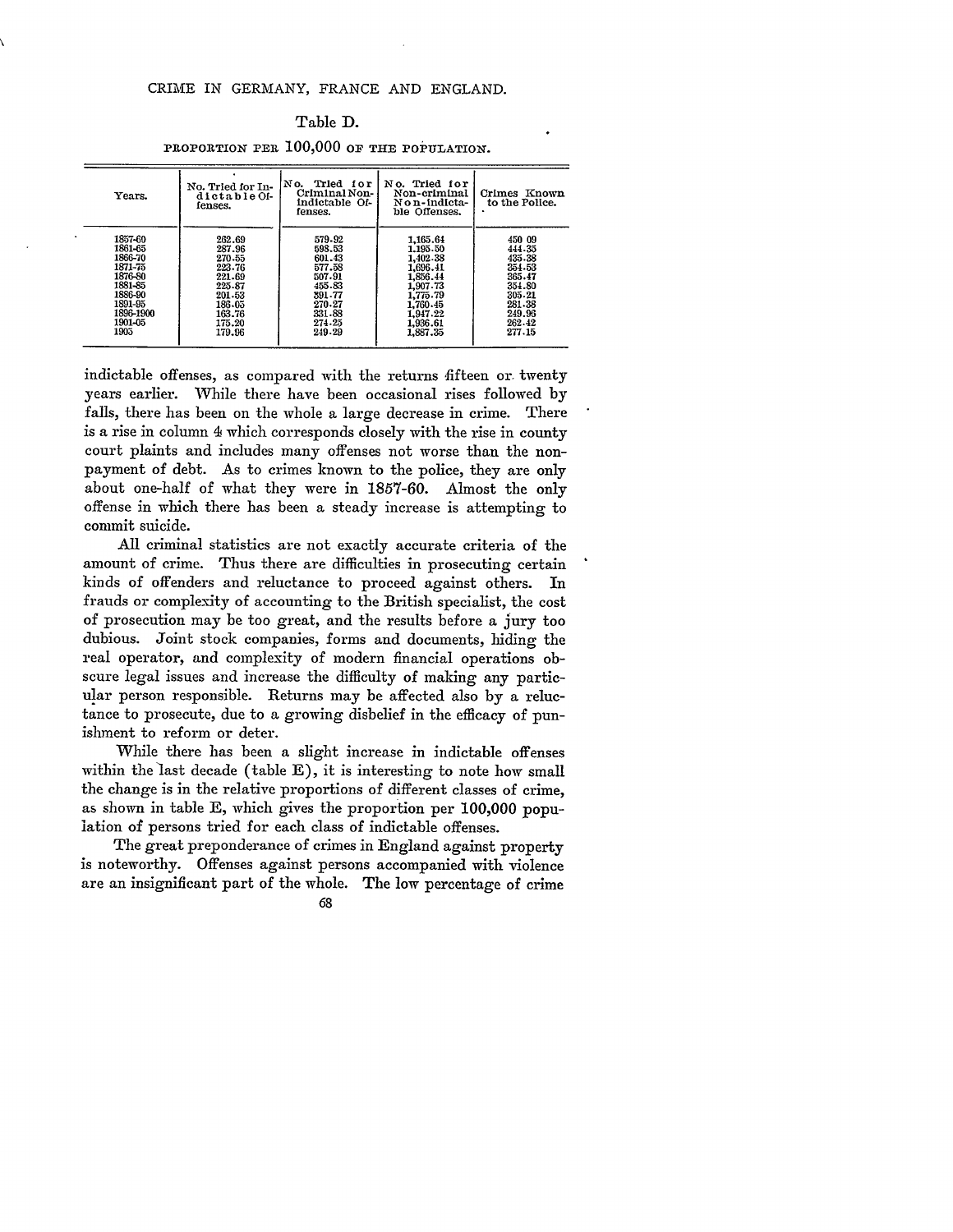|    | ī                  |
|----|--------------------|
| Εĺ | z                  |
| ۴  | ٩,<br>ç<br>7<br>۰. |

| Ì<br> <br> | 11   1805   1907   1908   1808   1808   1808   1808   1908   1908   1908    <br>Proportions per 100,000 Population of Persons Tried for Each                                     |  |  | able Offenses. |  |  |
|------------|----------------------------------------------------------------------------------------------------------------------------------------------------------------------------------|--|--|----------------|--|--|
| arenn      | $\begin{bmatrix} 0.38 & 0.14 \\ 0.05 & 0.13 \end{bmatrix}$ $\begin{bmatrix} 0.77 & 8.77 \\ 8.74 & 8.74 \end{bmatrix}$ $\begin{bmatrix} 7.05 & 7.05 \\ 7.05 & 8.36 \end{bmatrix}$ |  |  |                |  |  |

|                                                                                                                      | Proportions per 100,000 Population of Persons Tried for Each Kind of Indict- |                     |                                                            |                    |                     |                |                   |                       |                  |               |                                                               |               |               |
|----------------------------------------------------------------------------------------------------------------------|------------------------------------------------------------------------------|---------------------|------------------------------------------------------------|--------------------|---------------------|----------------|-------------------|-----------------------|------------------|---------------|---------------------------------------------------------------|---------------|---------------|
|                                                                                                                      | 18931                                                                        |                     | 1894   1895                                                | 1896   1897        |                     | able C<br>1808 | Offenses.<br>1809 | $1800$   1901   1902  |                  |               | $\frac{1}{2}$                                                 | $\frac{1}{2}$ | 1905          |
|                                                                                                                      | $\frac{38}{7.40}$                                                            | $\frac{14}{10}$     | ತ್ತಿದೆ<br>ಕಾ                                               |                    | 53.<br>53           |                |                   |                       |                  | 3.36          | 234                                                           |               |               |
| Offenses Against Property with Violence                                                                              |                                                                              |                     |                                                            | ब्रुव्ह<br>नेजर्वे |                     |                |                   | <b>BREBRE</b><br>Poğl | ಕ್ಷಕ್ಷ<br>ಕಾಂತ್ರ |               |                                                               | 55.79         | rag<br>198488 |
| http://www.artist.com/                                                                                               |                                                                              |                     |                                                            |                    |                     |                |                   |                       |                  |               |                                                               | 1.28          |               |
| Against the Currency.                                                                                                | 1.64<br>1.64                                                                 | <u>eada</u><br>Said | $\frac{2}{1.51}$                                           | $\frac{88}{1.52}$  | <u>seis</u><br>Seis | ੜਜੰਡੂ<br>ਜਜੰਡੂ |                   |                       | <u>ತಿಷ್</u> ಣ    | ននុះ<br>ខ្លួន |                                                               |               |               |
| $\vdots$<br>Mallelous Injury to Property<br>Forgery and Offenses Against the Cu<br>Other Offenses Not Included Above |                                                                              |                     |                                                            |                    | <br> <br>           |                |                   |                       | Ī                |               |                                                               | 2.68          |               |
| $\ddot{\ddot{\cdot}}$                                                                                                |                                                                              |                     | 192.73 186.95 166.88 164.53 162.83 166.65 158.38 166.29 16 |                    |                     |                | $\frac{1}{2}$     |                       |                  |               | $0.99$   172.95   175.10   177.59   179.96<br> <br> <br> <br> |               |               |

69

ÿ

 $\hat{\mathcal{A}}$ 

 $\cdot$ 

l,